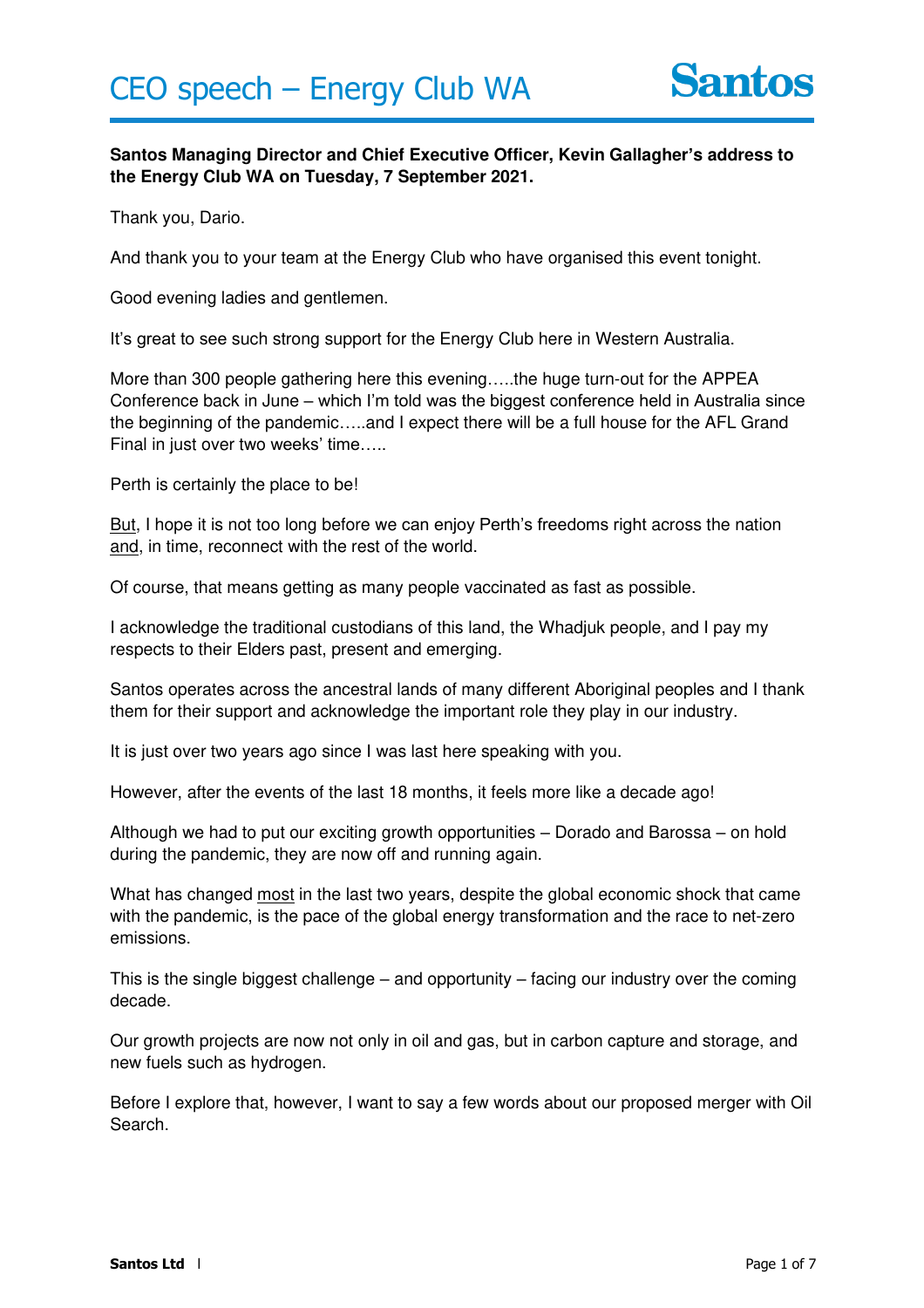This is a proposal that could create a regional champion of size and scale, with an unrivalled growth portfolio.

It fits with our company strategy to transform, build and grow around our core assets and, if successful, it will be the third major transaction Santos has completed over the past three years.

Delivering a market cap of more than A\$20 billion, a merger would likely put us in the top-20 ASX-listed companies and the 20 largest global oil and gas companies.

Our combined 2021 production will be approximately 116 million barrels of oil equivalent.

Size, scale and strong free cash flow generation would position us for success in the new era of decarbonised fuels and energy.

Critically, this would provide the platform for us to self-fund growth and deliver strong shareholder returns, well into the next decade.

In other words, the size and scale that comes from this merger and the cash generative nature of our base business is what will help us fund the transition to net-zero emissions.

Which brings me back to the global energy transformation that the world is demanding.

Two years ago, I talked about our aspiration of being net-zero by 2050 – then an industryleading position.

Today, our target is net-zero by 2040 – and again, it is industry-leading.

Just a few years ago, net-zero by 2050 was the gold standard around the world – and a target which countries representing nearly 75 per cent of the global economy have signed up to.

Today, the world is demanding an even faster transition.

While many share such an aspiration, few countries – and few companies – have a credible plan to get there.

What makes Santos an industry leader is that we have outlined a credible and fundable emissions-reduction roadmap to get to net-zero by 2040.

It is a roadmap based on increasing the use of renewables in our operations, increasing our energy efficiency, developing nature-based offset projects – and of course, very significant investments in large-scale carbon capture and storage projects.

The first project we are developing is our 1.7 million tonnes per annum Moomba CCS project in South Australia.

CCS is the only technology that can deliver large-scale, permanent carbon sequestration to offset the emissions from oil and gas production, and indeed, hydrogen made from natural gas.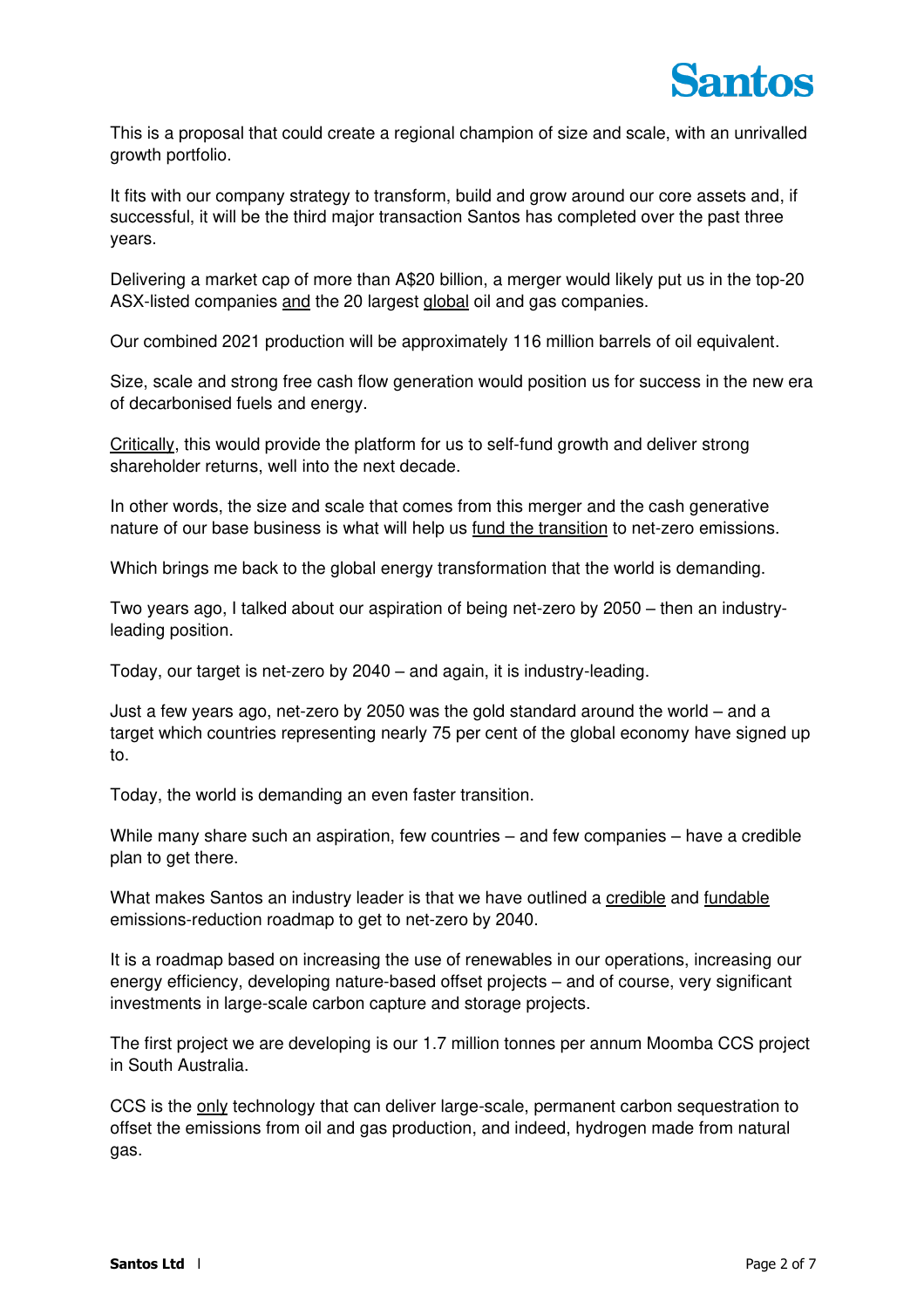It is also the only technology that can abate carbon emissions in many industries outside the energy sector.

Such industries produce CO2 as a process emission, regardless of the source of energy they use.

For example, 65 per cent of emissions from the production of cement arise from the process of turning limestone into lime.

These emissions cannot be avoided.

Other industrial processes with significant CO2 emissions are iron and steel production, fertiliser production, biofuel production and petrochemical processes.

Those processes produce plastics and 60 per cent of the world's clothing fibres, as well as a multitude of other chemicals that we rely on every day, such as toothpaste and hand sanitisers.

In fact, industrial emissions account for about 40 per cent of total man-made emissions worldwide.

A fact worth considering is that the International Energy Agency's Sustainable Development Scenario requires 15 per cent of the world's emissions reduction to be achieved using CCS.

This need for CCS – identified by the IEA – translates to a 100-fold increase in CCS capacity by 2050.

To get there, the Global Carbon Capture and Storage Institute estimates the capital investment required at between 655 billion dollars and 1.3 trillion US dollars.

Therefore, investment must come from the private sector because this level of capital far exceeds what governments can or will spend in the timeframes required.

I believe there is no sector better placed to invest in and deliver CCS projects than ours – we have a competitive advantage in understanding the geology, engineering, technical risks and costs of CCS.

And in many cases, we have access to existing infrastructure and depleted reservoirs that have held oil and gas in place for tens of millions of years.

The 28 commercial CCS facilities around the world today have

mostly been financed on the books of state-owned enterprises and large corporations, and in most cases, these projects have relied on the commercial value of CO2.

For example, by generating revenue through enhanced oil recovery or the sale of CO2 for industrial use.

These projects demonstrate that, where there is a reliable revenue stream and a business case, the private sector will invest in CCS.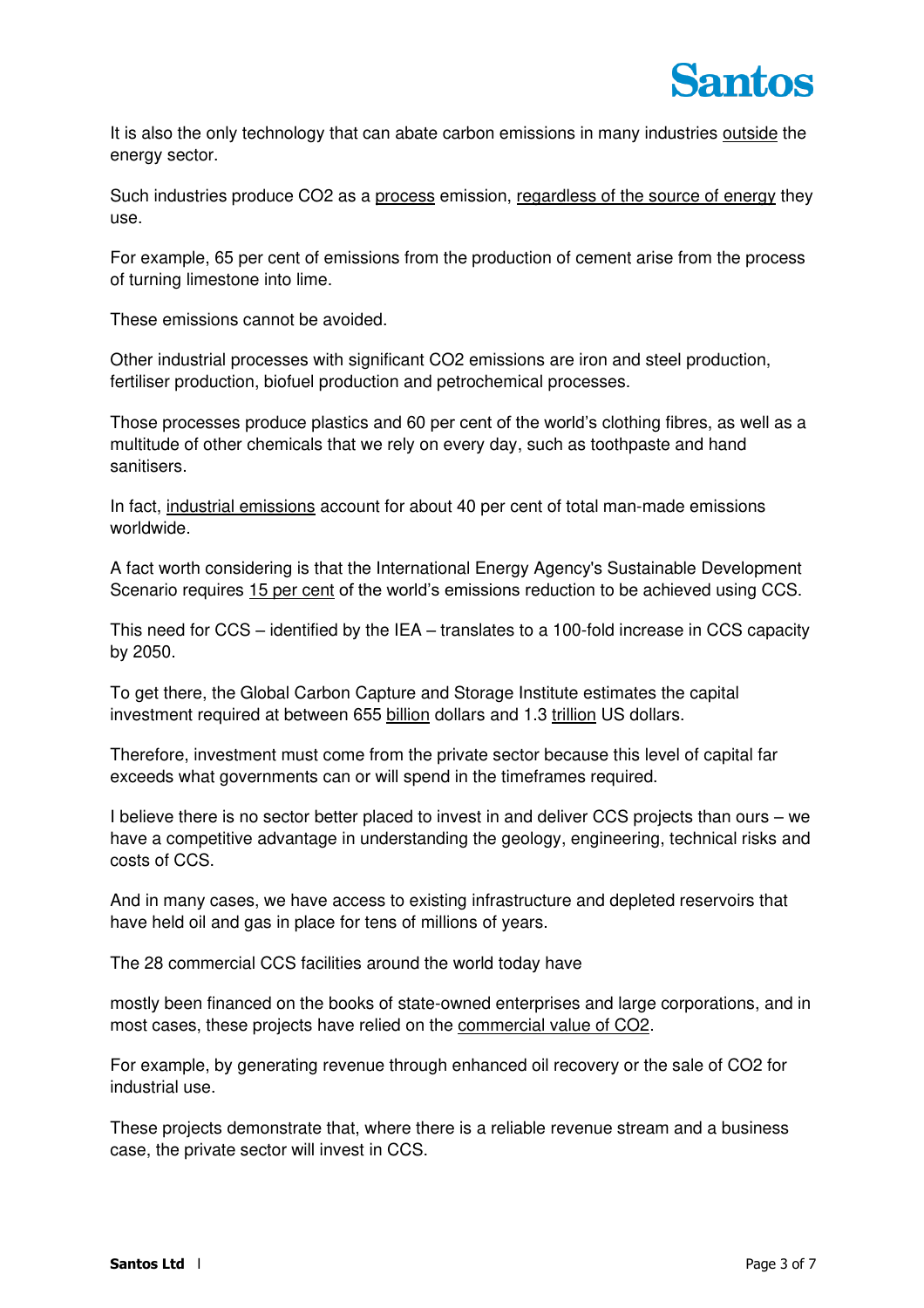

This is why it is so important to develop a CCS method to enable CCS projects to generate revenue from Australian Carbon Credit Units.

I want to commend the Federal Government and the Clean Energy Regulator for their foresight and hard work over the past few years to accelerate the development of the CCS method.

I understand it is on track to be implemented this month, paving the way for Santos to take a final investment decision on our Moomba project, which will be one of the biggest CCS projects in the world.

The CCS method will provide a reliable source of revenue for CCS projects in Australia – a critical element to incentivise private sector investment and to make the business case stack up.

For Santos, the Moomba CCS project is just the first step in our three-CCS hub vision.

Our second hub would utilise the Bayu-Undan facilities offshore in Timor-Leste to store carbon from our Barossa gas project.

With up to 10 million tonnes of capacity, we expect the investment would also attract thirdparty sources, including other gas producers, hydrogen producers and regional industries.

Recently we also announced the potential for a third CCS hub based around our existing offshore facilities here in Western Australia.

We will have more to say on our WA CCS plans over the course of the next year or so.

However, leveraging off our existing infrastructure footprint could potentially provide more than 30 million tonnes per annum of CCS capacity across three Santos-operated hubs.

That's abatement of around 4.5 per cent of Australia's total emissions each year.

Moomba will be the first project to hit the go button, but with that project being investment ready, I am keen to ensure we remain ahead of the game.

With a known depleted reservoir and existing facilities, Bayu-Undan is, like Moomba, an exciting, relatively low-cost project that could be on-line in the middle of this decade.

It could be the enabler to unlock the wealth of gas resources offshore and onshore northern Australia and provide carbon-neutral LNG, zero-emissions hydrogen and carbon-neutral manufacturing products to the world.

There is still much more work to be done to reduce policy and revenue risk to accelerate CCS deployment.

For example, in financing.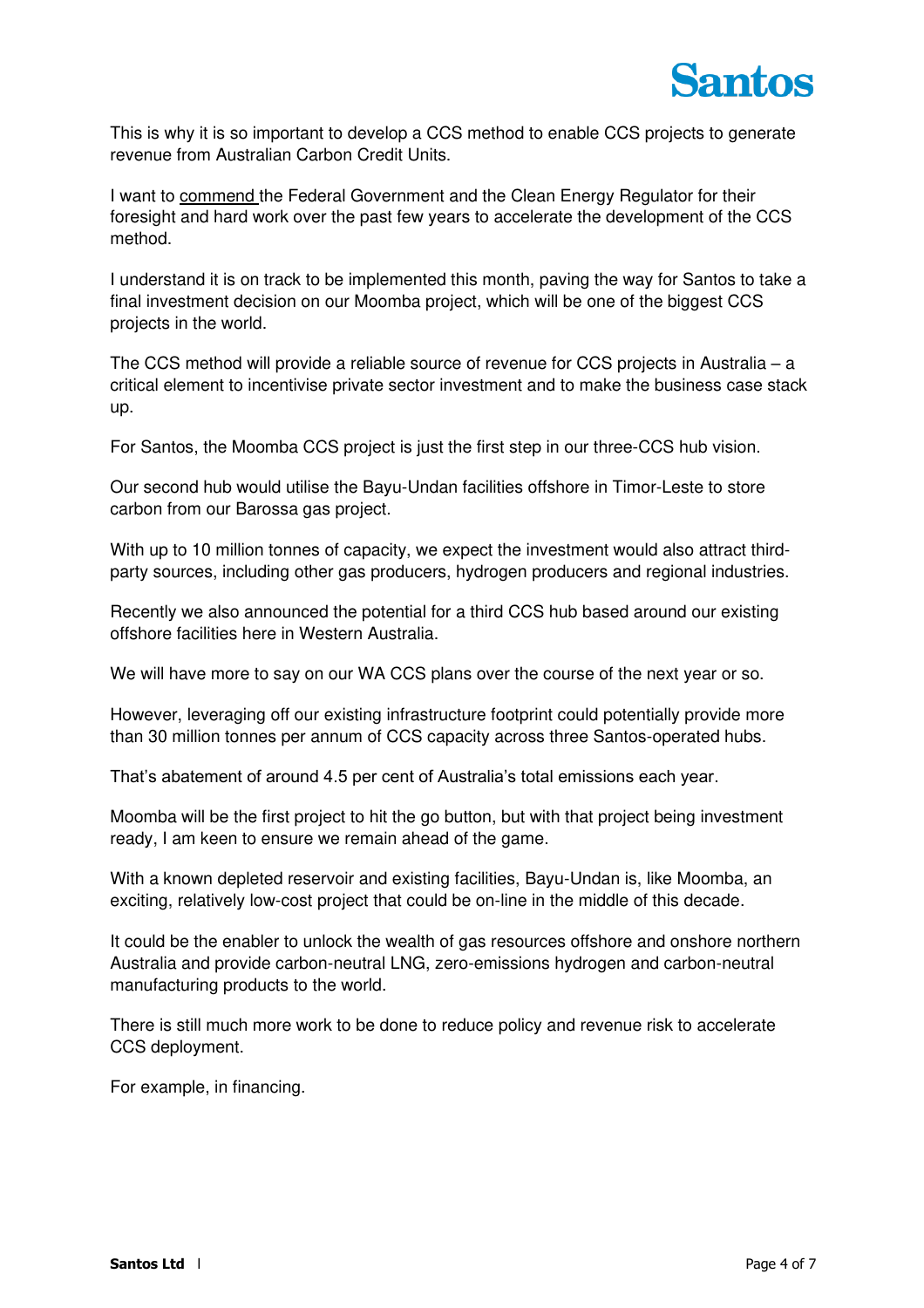

Low-cost financing, through export credit agencies, multilateral agencies such as the World Bank, or specialist financiers such as the Northern Australia Infrastructure Facility or Clean Energy Finance Corporation – is essential.

Support from these specialist financiers would allow the participation of commercial lenders in CCS projects, reducing risks that might otherwise prevent their participation in what is a sunrise industry.

And, as international climate negotiations get under way at COP 26, opening up international carbon markets by operationalising Article 6 of the Paris Agreement should be the number one priority.

Article 6.2 allows countries to strike bilateral and voluntary agreements to trade carbon credits.

With carbon prices at around A\$23 per tonne in Australia today, compared to around €60 per tonne in Europe, access to international trading could be a gamechanger for CCS projects here in Australia – and potentially, in Timor-Leste.

There is already enormous interest in CCS and hydrogen investment in Australia from countries such as Japan and Korea, which have long been our trade and investment partners in LNG.

As our customers in these countries transition to a net-zero future, no one is better placed than Australia to provide clean fuels and energy products, and safe, permanent carbon storage to help them meet their emissions reduction targets.

I see enormous opportunities for Santos, for our industry and for the nation through a new, large-scale CCS industry producing high-quality carbon credits, underpinned by the integrity of our world-class Clean Energy Regulator.

High-quality carbon credits will be in big demand from emitting countries that lack Australia's competitive advantages in carbon storage.

Natural gas, combined with CCS, is also the lowest-cost pathway to a zero-emissions hydrogen economy today.

Importantly, our gas and LNG customers of today will be the hydrogen customers of tomorrow and they are increasingly demanding lower-carbon products.

They will set the timeframe for commercial use of hydrogen.

My job is to be in a position to meet the market for hydrogen as it evolves over time.

While most in business know it is your customer who decides what and how much you produce, we are seeing a growing expectation that we should not only be responsible for our own emissions, but also those of our customers.

Santos has committed to work with our customers to reduce their emissions by one million tonnes annually.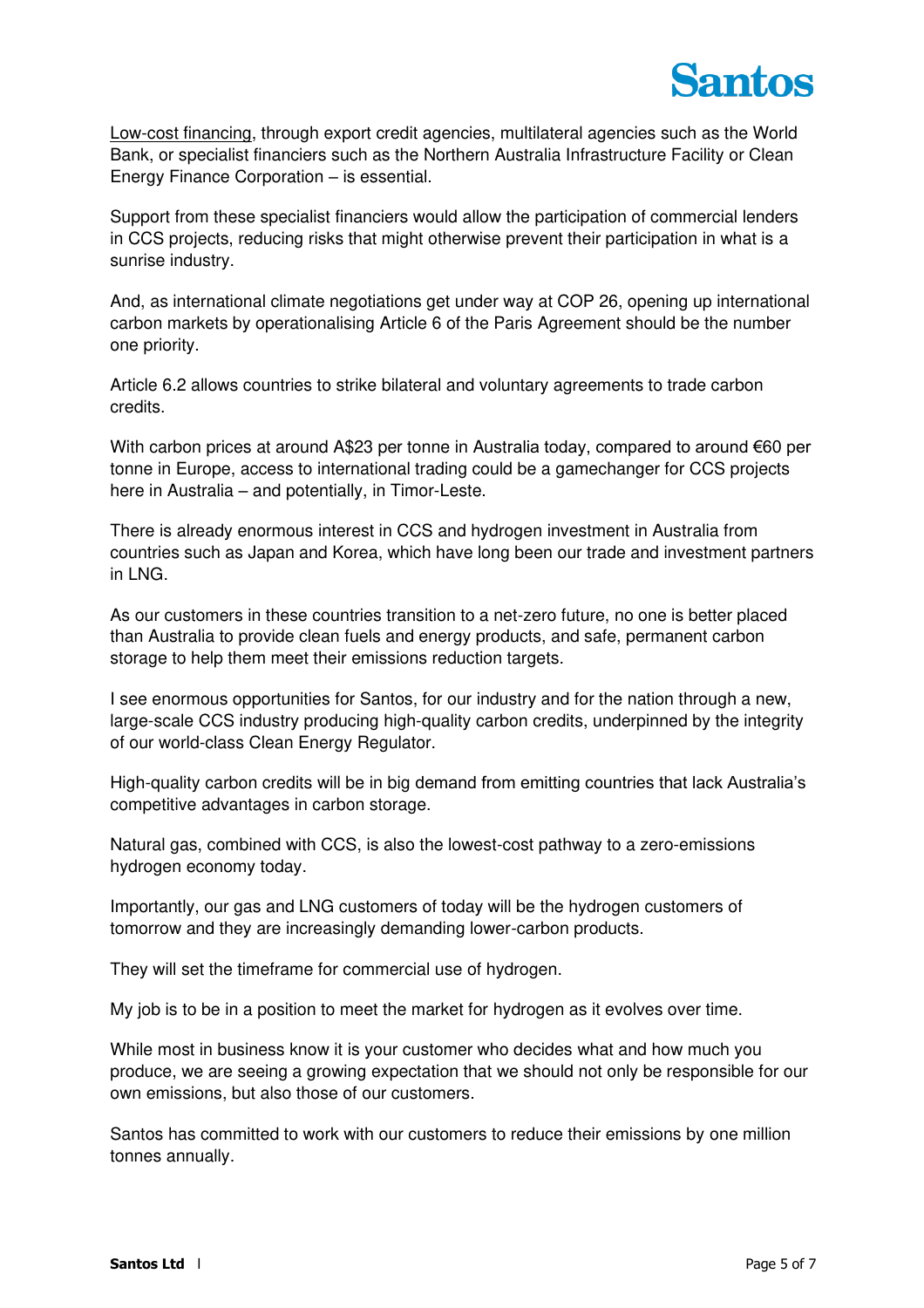

We are doing that voluntarily.

But it is important to remember that there is an international accounting framework for emissions that Australia has signed up to – the United Nations Framework on Climate Change.

This is the foundation of the Paris Agreement.

Our Scope 3 emissions are the Scope 1 and 2 emissions of our customers and they are accounted for by our customer countries, all of whom are signatories to the Paris Agreement.

When considering Scope 3 emissions, this is too often ignored, including by regulators.

Having said that, our goal is a world with no Scope 3 emissions.

Hydrogen has the potential to get us there and enabling the gas developments required, combined with CCS, should be front and centre in policy making and regulation.

The IEA's recent Net-Zero by 2050 report suggested that around half of the natural gas used globally in 2050 would be used to make hydrogen.

This is just one of many future possibilities, but in every energy scenario, natural gas and CCS remain critical in the energy and emissions reduction mix for decades to come.

To fund our energy transition and to make investments in what I believe will be a new carbon storage industry in Australia, strong cash generation in our base business is vital.

Therefore, Santos will continue to invest in domestic gas and LNG projects to support our customers and drive strong cash flows.

Here in Western Australia, Santos supplies around 45 per cent of the state's domestic demand and we are committed to continuing to meet the needs of Western Australian businesses and households.

In June, we announced FEED for the US\$2 billion Dorado project, an integrated oil and gas project in the emerging Bedout sub-Basin.

We are due to take a final investment decision on that project in the middle of next year, and early next year we will drill the Pavo and Apus prospects which, if successful, would tie into Dorado.

We have taken FID this year on the Spartan gas development, targeting first gas in early 2023 and we plan to drill the Dancer prospect this year and Yoorn in 2022.

Further afield, we took FID on the Barossa gas project to backfill Darwin LNG – creating jobs here in Perth through the procurement and construction phase of the project.

Stand alone, Santos is in an excellent position to fund the energy transition from our base business with stable production over the next decade, a low cost operating model and strong cash generation.